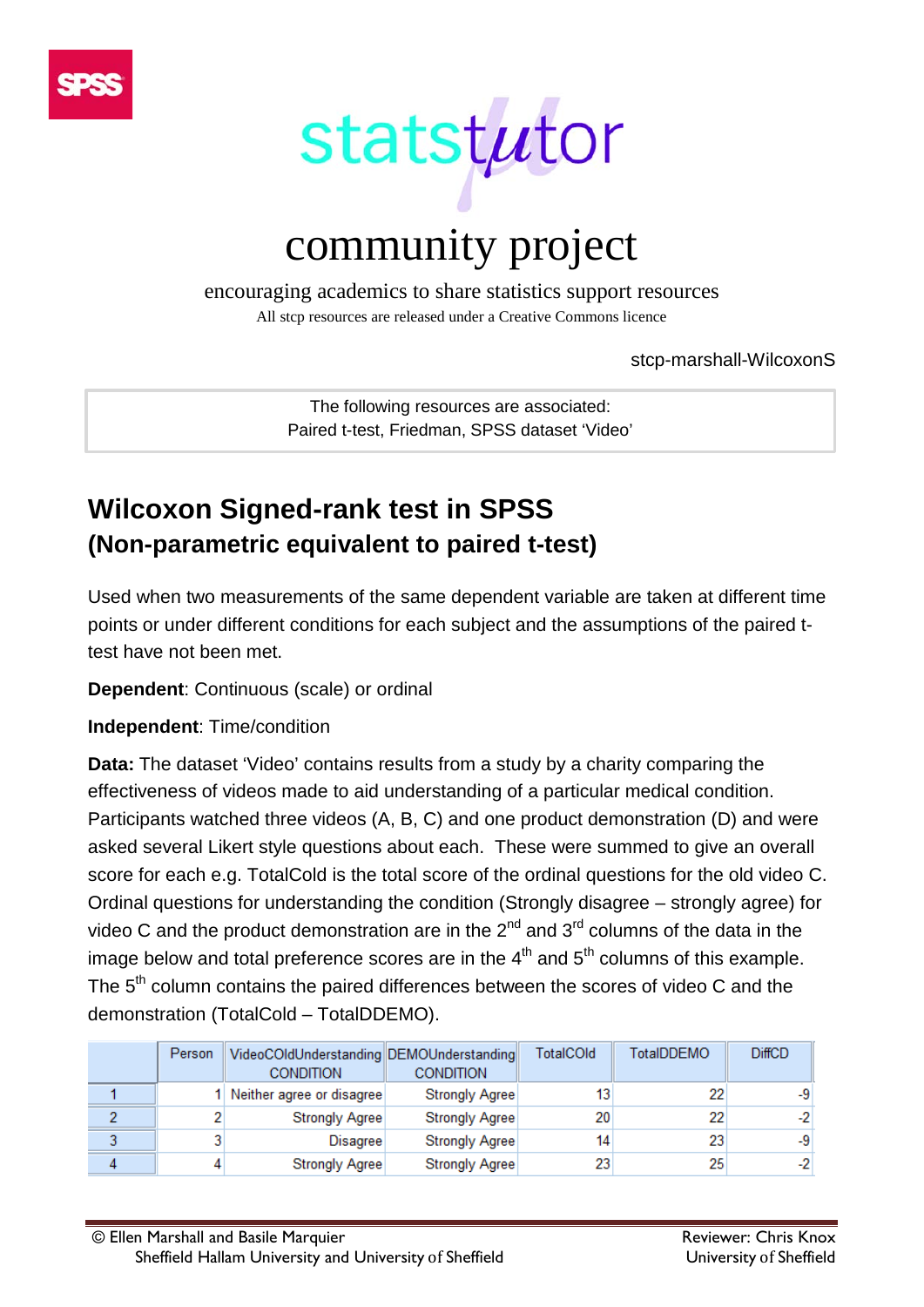The Wilcoxon test can be used to compare individual ordinal questions such as those asking for opinions on understanding the condition, or overall scores if the paired differences are not normally distributed.

**Research question:** Do members of the public prefer the demonstration technique to the old video C?

The total scores for C and the demonstration are numeric so the paired t-test would be used if the paired differences are normally distributed. Paired differences can be calculated and added to the dataset using **Transform**  $\rightarrow$  **Compute variable**. Give the new variable a name in the '*Target variable'* box and move the variables of interest to the '*Numeric Expression'* box separated by a '-' sign.

| Compute Variable |   |                      |
|------------------|---|----------------------|
| Target Variable: |   | Numeric Expression:  |
| DiffCD           | Ξ | TotalCOld-TotalDDEMO |
| Type & Label     |   |                      |

Produce a histogram using *Graphs Legacy Dialogs Histogram* and move the new variable 'DiffCD' to the Variables box.

| Histogram                                                                                                                                  |                                                    | $\Sigma\!$ |
|--------------------------------------------------------------------------------------------------------------------------------------------|----------------------------------------------------|------------|
| <b>Rerson</b><br>Old video C understanding [VideoCOldUnderstandingCONDITION]<br>Demonstration D understanding [DEMOUnderstandingCONDITION] | Variable:<br><b>DiffCD</b><br>Display normal curve | Titles.    |

The paired differences are not normally distributed in this dataset so the paired t-test is not reliable and the Wilcoxon signed rank test is more

appropriate.

When using a non-parametric test, it is better to summarise using medians rather than means. Examination of the medians suggests that people

| Median.                    |                           |
|----------------------------|---------------------------|
| Overall score<br>(video C) | Overall score<br>(demo D) |
|                            |                           |

generally preferred the new method for explaining the condition as the median is higher.

# **Conducting the Wilcoxon signed rank test in SPSS (new method)**

There are two methods for carrying out a Wilcoxon test in SPSS, the legacy dialogs method and the 'New' procedure that we will use here.

Go to *Analyze Nonparametric Related samples* and move the two variables of interest, TotalDEMO and then TotalCold, to the '*Test Fiel*ds' section on the **Fields** tab.

Important note: SPSS will only allow variables classified as scale  $\frac{\sqrt{8\text{cale}}}{8\text{scale}}}$  to be analysed using Wilcoxon. Even if you are using ordinal variables, you must classify them as scale in **variable view** before running the analysis.

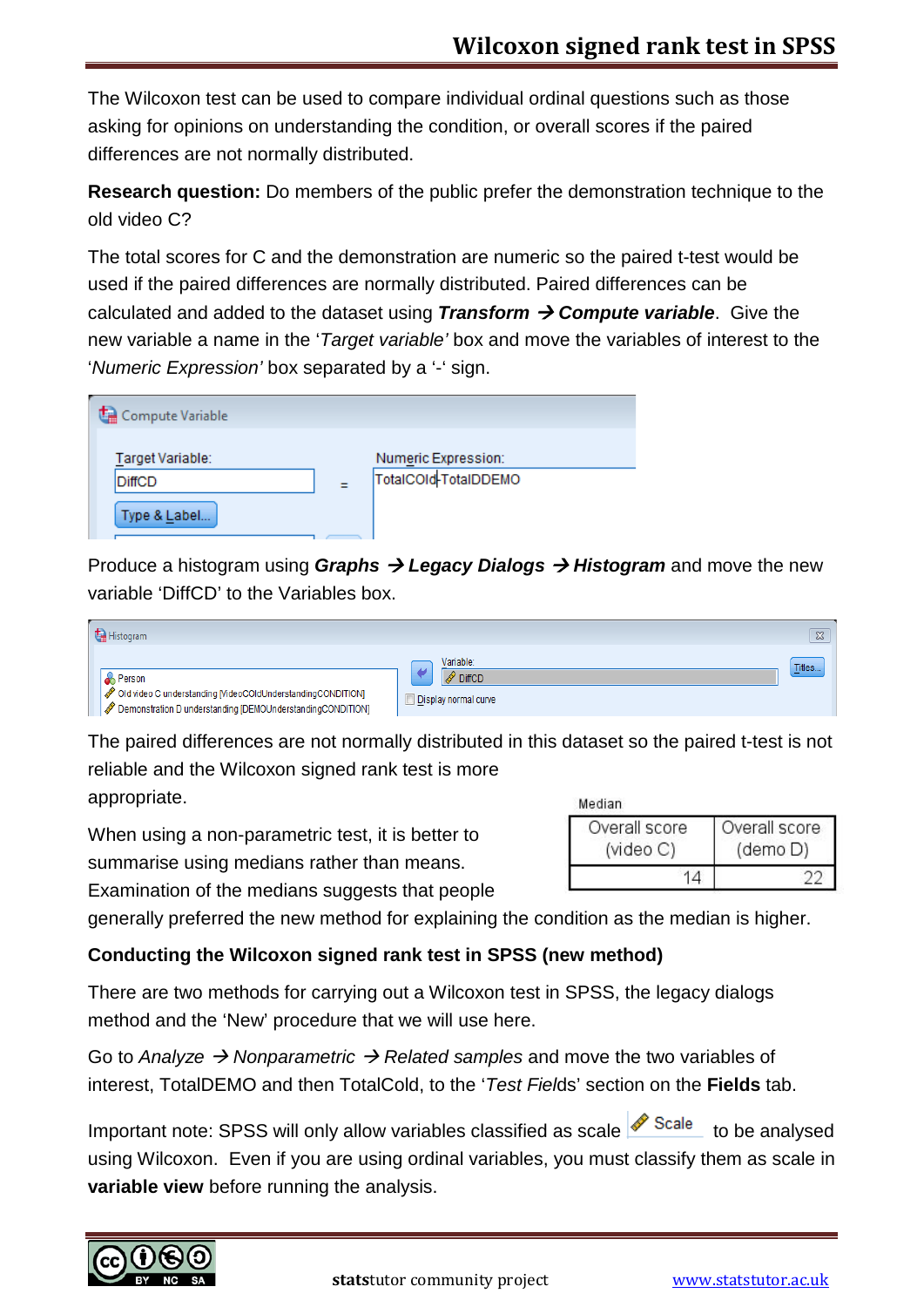

Clicking on **Run** will now run the standard Wilcoxon signed rank test and give the output below.

The output shows that there is significant evidence of a difference between the scores for the old video and the new demonstration method.

If you double click on the results in the Output window, a new **Model Viewer** window with more information opens.

The test involves ranking the absolute 80 Frequency paired differences of each subject e.g. a 6.0 rank of 1 would indicate the smallest  $40$ difference between the scores of one  $2.0$ person for the old and new methods. The  $0.0$ ranks are then classified as positive (Old  $-20.00$ Video > Demo) or negative (Demo > Old video). The histogram shows everyone ranked the Demo higher than the Old Video as there are only negative ranks. Positive ranks would appear in brown. The sums of the positive and negative ranks are compared and SPSS uses the sum of the positive ranks as the **Test Statistic** (W). As there are no positive ranks to add, the test statistic is 0.

#### **Hypothesis Test Summary**

|  | <b>Null Hypothesis</b>                                                                               | Test                                                   | Sig. | Decision                                 |
|--|------------------------------------------------------------------------------------------------------|--------------------------------------------------------|------|------------------------------------------|
|  | The median of differences between<br>Overall score (demo D) and Overall<br>score (video C) equals 0. | Related-<br>Samples<br>Wilcoxon<br>Signed Rank<br>Test | .000 | <b>Reject the</b><br>null<br>hypothesis. |

Asymptotic significances are displayed. The significance level is .05.



| Related-Samples Wilcoxon Signed Rank Test |  |  |
|-------------------------------------------|--|--|
|                                           |  |  |

| <b>Total N</b>                     | 20       |
|------------------------------------|----------|
| <b>Test Statistic</b>              | .000     |
| <b>Standard Error</b>              | 26.744   |
| <b>Standardized Test Statistic</b> | $-3.926$ |
| Asymptotic Sig. (2-sided test)     | -00      |

The Wilcoxon W **Test Statistic** is simply the sum of the positive ranks but in order to calculate the p-value (Asymp. Sig), SPSS uses an approximation to the standard normal distribution to give the **Standardized (Z) test statistic** (-3.296) and resulting p-value in the **Asymptopic Sig. (2- sided test)** row (p < 0.001). This approximation is not as reliable for small samples so running an Exact test (see end of sheet) is preferable.